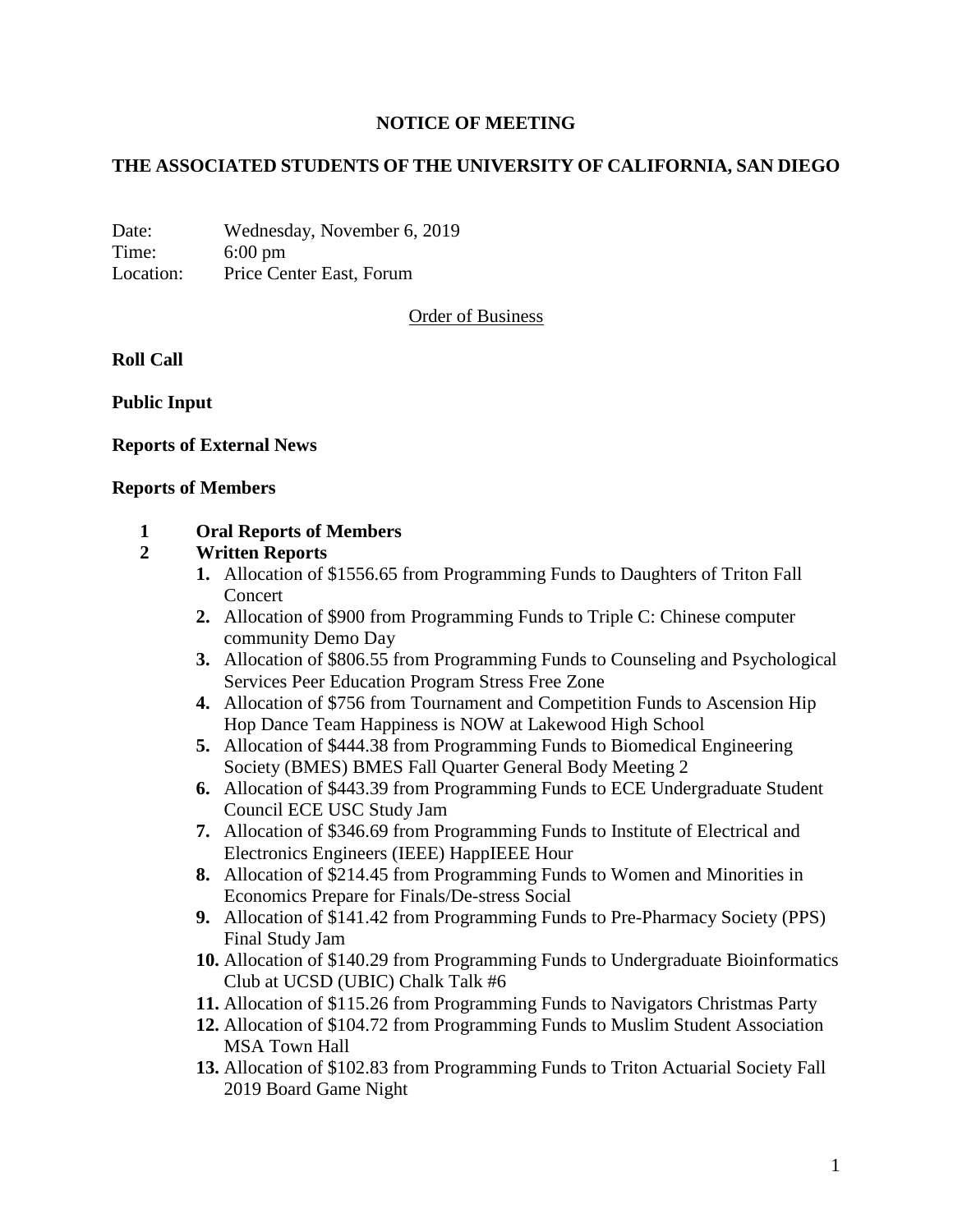- **14.** Allocation of \$96.33 from Programming Funds to Triton Actuarial Society Resume Review
- **15.** Allocation of \$89.33 from Programming Funds to Biomedical Engineering Society (BMES) BMES Study Social (Day 2)
- **16.** Allocation of \$87.62 from Programming Funds to Biomedical Engineering Society (BMES) BMES Study Social (Day 1)
- **17.** Allocation of \$85.24 from Programming Funds to Biological Sciences Student Association BSSA Study Session
- **18.** Allocation of \$76.98 from Programming Funds to American Institute of Chemical Engineers (AIChE) AIChE Study Jam #1
- **19.** Allocation of \$74.30 from Programming Funds to American Institute of Chemical Engineers (AIChE) AIChE Study Jam #2
- **20.** Allocation of \$52.79 from Programming Funds to Origami Folders at UCSD Origami Folders Week 10 Paper Airplanes Meeting
- **21.** Allocation of \$50.63 from Programming Funds to Comicbook Club at UCSD Final Meeting
- **22.** Allocation of \$49.82 from Programming Funds to Treble Singers at UCSD, The Treble Singers Winter Concert
- **23.** Allocation of \$26.93 from Programming Funds to Biomedical Engineering Society (BMES) Bioengineering Town Hall
- **24.** Allocation of \$3000 from Tournament and Competition Funds to Korean American Student Association Southern California Korean College Student Association (SCKCSA) Chongdae at Belasco Theatre - 1050 S Hill St, Los Angeles, CA 90015

### Ethan Christensen

- **25.** AS President: On Monday, I traveled to Oakland to attend a meeting with UC President Napolitano and the Council of Presidents. Some things that were discussed include student parent support services, sustainability/carbon neutrality accountability, housing affordability metrics, and introducing a stipend for the Student Regent. The DEI Course Requirement Workgroup met to discuss data that has been collected on DEI courses regarding student and staff experiences and outcomes. I met with Vice Chancellor Satterlund to discuss campus updates and on Nov. 1st, VPCA Reynoso and I will be meeting with the AS President and VPCA (or equivalent) from San Diego State University and University of San Diego.
	- Eleanor Grudin

### **Reports of Senator Projects**

### **Question Time**

### **Reports of Committees**

- **1** Finance Committee
- **2** Legislative Committee

### **Special Orders**